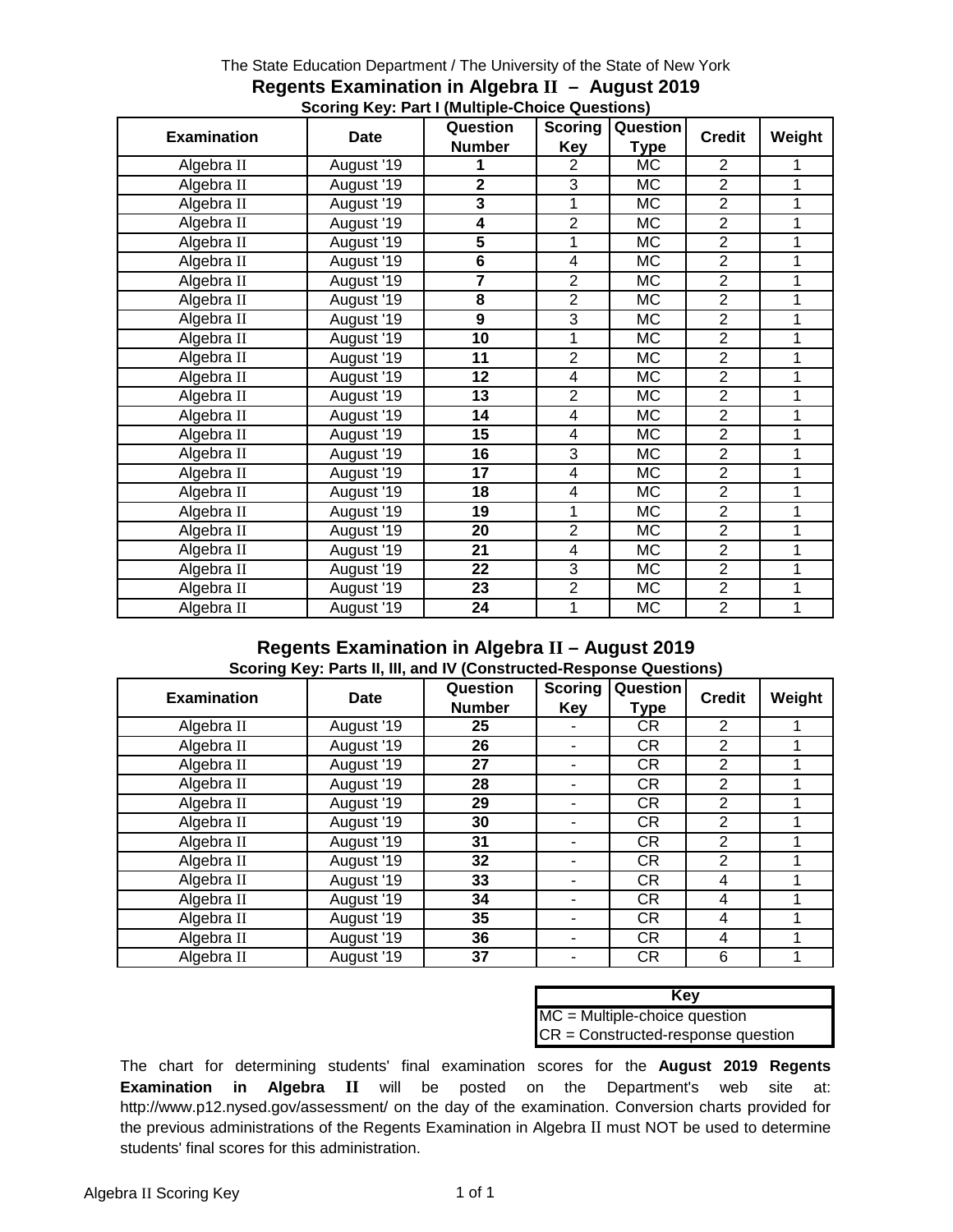# **FOR TEACHERS ONLY**

# **The University of the State of New York REGENTS HIGH SCHOOL EXAMINATION**

# **ALGEBRA II**

**Wednesday,** August 14, 2019 — 12:30 to 3:30 p.m., only

# **RATING GUIDE**

Updated information regarding the rating of this examination may be posted on the New York State Education Department's web site during the rating period. Check this web site at: http://www.p12.nysed.gov/assessment/ and select the link "Scoring Information" for any recently posted information regarding this examination. This site should be checked before the rating process for this examination begins and several times throughout the Regents Examination period.

 The Department is providing supplemental scoring guidance, the "Model Response Set," for the Regents Examination in Algebra II. This guidance is intended to be part of the scorer training. Schools are encouraged to incorporate the Model Response Sets into the scorer training or to use them as additional information during scoring. While not reflective of all scenarios, the model responses selected for the Model Response Set illustrate how less common student responses to constructed-response questions may be scored. The Model Response Set will be available on the Department's web site at http://www.nysedregents.org/algebratwo/.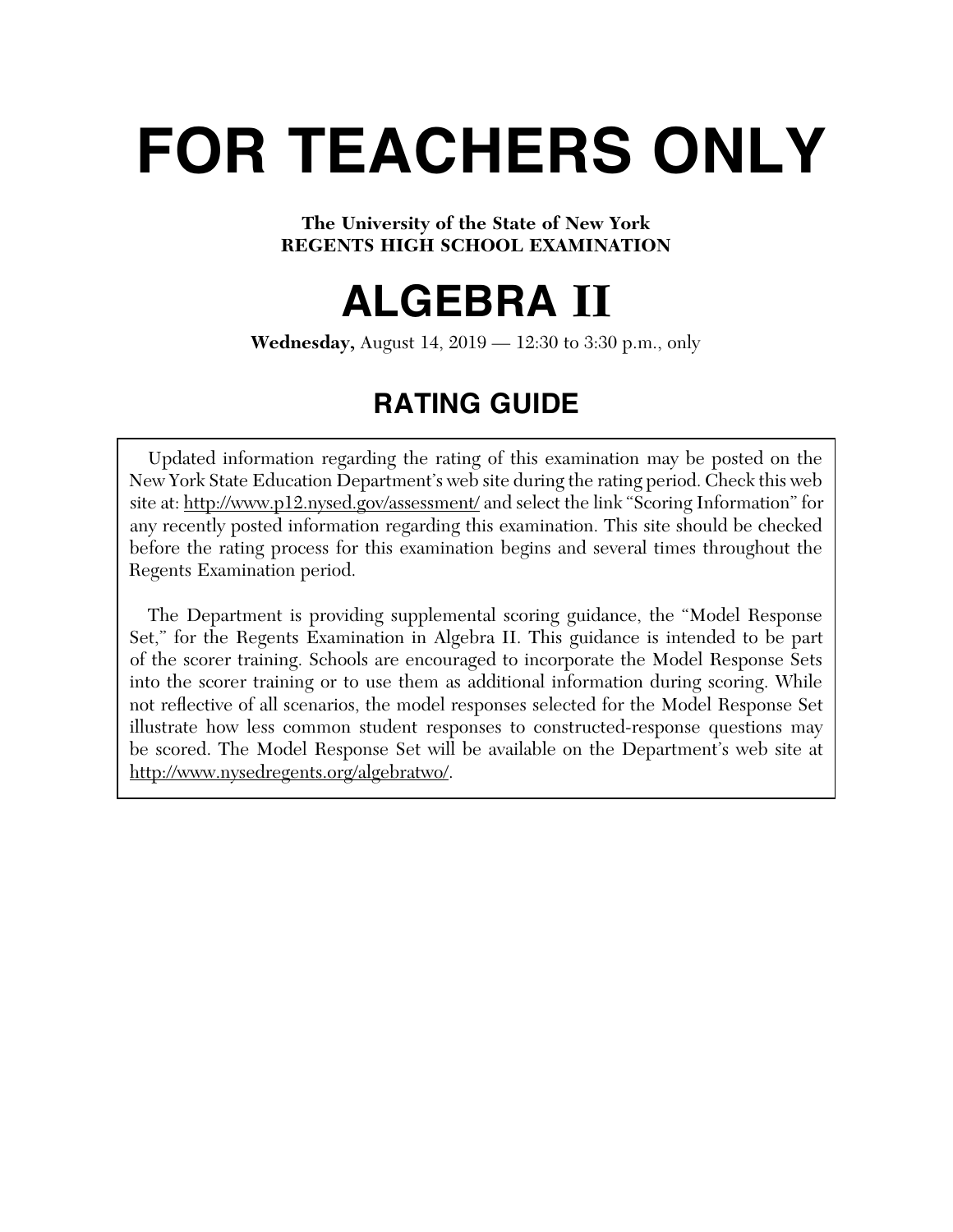# **Mechanics of Rating**

The following procedures are to be followed for scoring student answer papers for the Regents Examination in Algebra II. More detailed information about scoring is provided in the publication *Information Booklet for Scoring the Regents Examination in Algebra II*.

Do *not* attempt to correct the student's work by making insertions or changes of any kind. In scoring the constructed-response questions, use check marks to indicate student errors. Unless otherwise specified, mathematically correct variations in the answers will be allowed. Units need not be given when the wording of the questions allows such omissions.

Each student's answer paper is to be scored by a minimum of three mathematics teachers. No one teacher is to score more than approximately one-third of the constructedresponse questions on a student's paper. Teachers may not score their own students' answer papers. On the student's separate answer sheet, for each question, record the number of credits earned and the teacher's assigned rater/scorer letter.

**Schools are not permitted to rescore any of the constructed-response questions on this exam after each question has been rated once, regardless of the final exam score. Schools are required to ensure that the raw scores have been added correctly and that the resulting scale score has been determined accurately.**

Raters should record the student's scores for all questions and the total raw score on the student's separate answer sheet. Then the student's total raw score should be converted to a scale score by using the conversion chart that will be posted on the Department's web site at: http://www.p12.nysed.gov/assessment/ by Wednesday, August 14, 2019. Because scale scores corresponding to raw scores in the conversion chart may change from one administration to another, it is crucial that, for each administration, the conversion chart provided for that administration be used to determine the student's final score. The student's scale score should be entered in the box provided on the student's separate answer sheet. The scale score is the student's final examination score.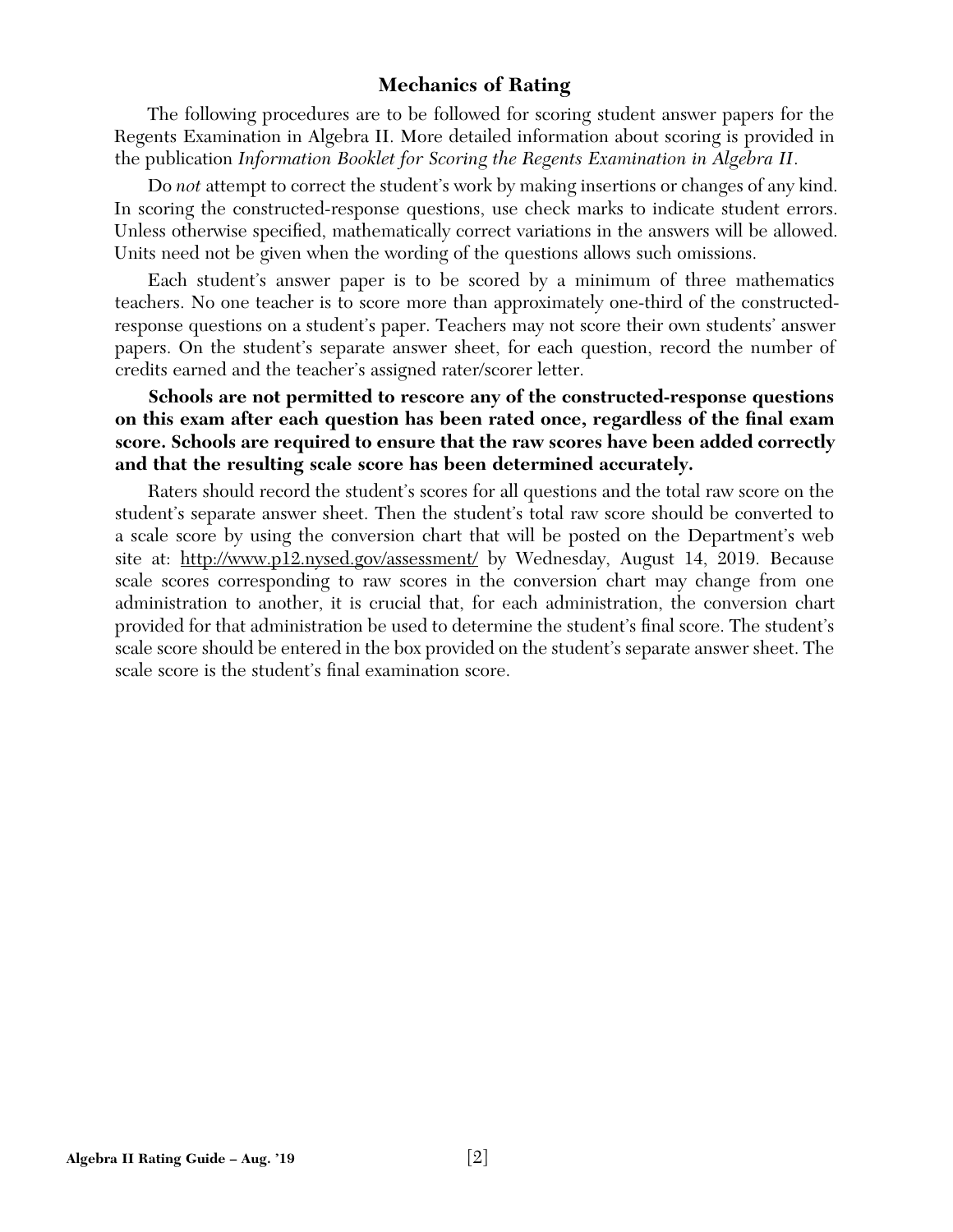# **General Rules for Applying Mathematics Rubrics**

# **I. General Principles for Rating**

The rubrics for the constructed-response questions on the Regents Examination in Algebra II are designed to provide a systematic, consistent method for awarding credit. The rubrics are not to be considered all-inclusive; it is impossible to anticipate all the different methods that students might use to solve a given problem. Each response must be rated carefully using the teacher's professional judgment and knowledge of mathematics; all calculations must be checked. The specific rubrics for each question must be applied consistently to all responses. In cases that are not specifically addressed in the rubrics, raters must follow the general rating guidelines in the publication *Information Booklet for Scoring the Regents Examination in Algebra II*, use their own professional judgment, confer with other mathematics teachers, and/or contact the State Education Department for guidance. During each Regents Examination administration period, rating questions may be referred directly to the Education Department. The contact numbers are sent to all schools before each administration period.

# **II. Full-Credit Responses**

A full-credit response provides a complete and correct answer to all parts of the question. Sufficient work is shown to enable the rater to determine how the student arrived at the correct answer.

When the rubric for the full-credit response includes one or more examples of an acceptable method for solving the question (usually introduced by the phrase "such as"), it does not mean that there are no additional acceptable methods of arriving at the correct answer. Unless otherwise specified, mathematically correct alternative solutions should be awarded credit. The only exceptions are those questions that specify the type of solution that must be used; e.g., an algebraic solution or a graphic solution. A correct solution using a method other than the one specified is awarded half the credit of a correct solution using the specified method.

# **III. Appropriate Work**

*Full-Credit Responses:* The directions in the examination booklet for all the constructed-response questions state: "Clearly indicate the necessary steps, including appropriate formula substitutions, diagrams, graphs, charts, etc." The student has the responsibility of providing the correct answer *and* showing how that answer was obtained. The student must "construct" the response; the teacher should not have to search through a group of seemingly random calculations scribbled on the student paper to ascertain what method the student may have used.

*Responses With Errors:* Rubrics that state "Appropriate work is shown, but…" are intended to be used with solutions that show an essentially complete response to the question but contain certain types of errors, whether computational, rounding, graphing, or conceptual. If the response is incomplete; i.e., an equation is written but not solved or an equation is solved but not all of the parts of the question are answered, appropriate work has *not* been shown. Other rubrics address incomplete responses.

# **IV. Multiple Errors**

*Computational Errors, Graphing Errors, and Rounding Errors:* Each of these types of errors results in a 1-credit deduction. Any combination of two of these types of errors results in a 2-credit deduction. No more than 2 credits should be deducted for such mechanical errors in a 4-credit question and no more than 3 credits should be deducted in a 6-credit question. The teacher must carefully review the student's work to determine what errors were made and what type of errors they were.

*Conceptual Errors:* A conceptual error involves a more serious lack of knowledge or procedure. Examples of conceptual errors include using the incorrect formula for the area of a figure, choosing the incorrect trigonometric function, or multiplying the exponents instead of adding them when multiplying terms with exponents.

If a response shows repeated occurrences of the same conceptual error, the student should not be penalized twice. If the same conceptual error is repeated in responses to other questions, credit should be deducted in each response.

For 4- and 6-credit questions, if a response shows one conceptual error and one computational, graphing, or rounding error, the teacher must award credit that takes into account both errors. Refer to the rubric for specific scoring guidelines.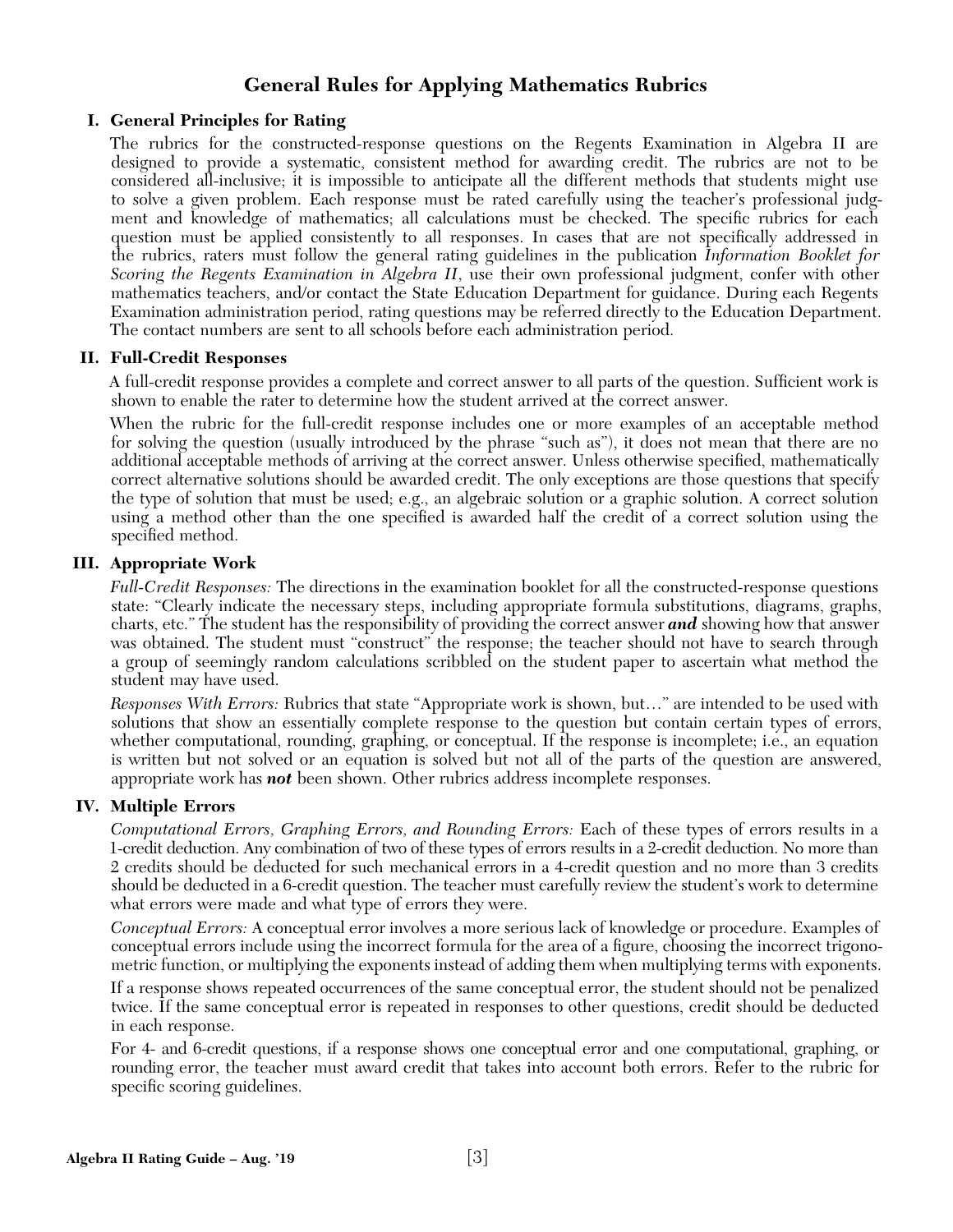# **Part II**

For each question, use the specific criteria to award a maximum of 2 credits. Unless otherwise specified, mathematically correct alternative solutions should be awarded appropriate credit.

(25) **[2]** 0.24 or equivalent and correct work is shown.

**[1]** Appropriate work is shown, but one computational error is made.

*or*

**[1]** Appropriate work is shown, but one conceptual error is made.

*or*

**[1]** 0.24, but no work is shown.

- **[0]** A zero response is completely incorrect, irrelevant, or incoherent or is a correct response that was obtained by an obviously incorrect procedure.
- (26) **[2]** A correct explanation is written, such as 2 is the root and 5 is the power, and 243.

**[1]** Appropriate work is shown, but one computational error is made.

*or*

**[1]** Appropriate work is shown, but one conceptual error is made.

# *or*

- **[1]** A correct explanation is written or 243.
- **[0]** A zero response is completely incorrect, irrelevant, or incoherent or is a correct response that was obtained by an obviously incorrect procedure.
- (27) **[2]**  $\frac{3}{2} 2i$ , and correct work is shown.
	- [1] Appropriate work is shown, but one computational or simplification error is made.

*or*

**[1]** Appropriate work is shown, but one conceptual error is made.

- $\left[1\right] \frac{3}{2} 2i$ , but no work is shown.
- **[0]** A zero response is completely incorrect, irrelevant, or incoherent or is a correct response that was obtained by an obviously incorrect procedure.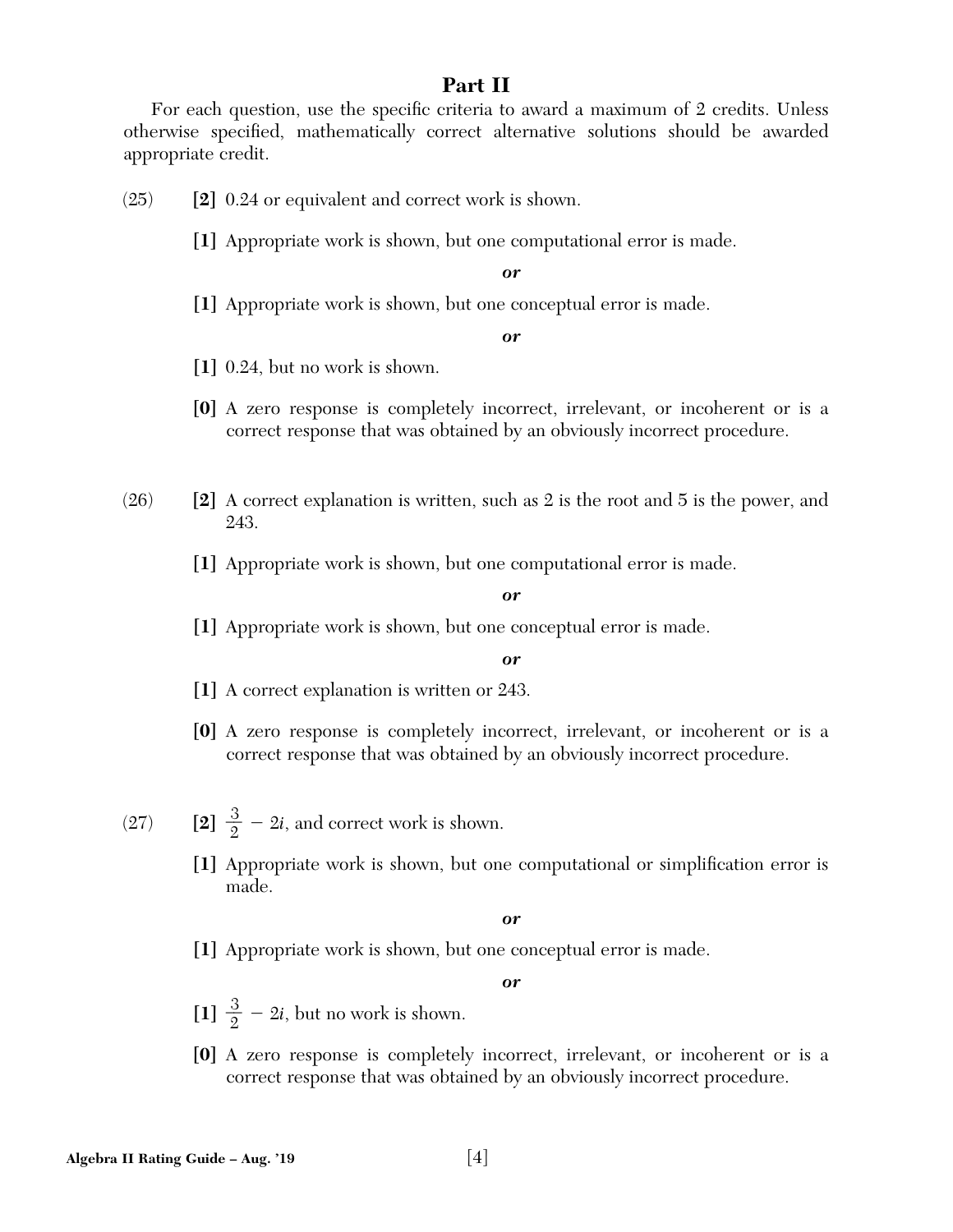- (28) **[2]** 2700, and a correct explanation is written, such as the number of mL when the lungs are full.
	- **[1]** Appropriate work is shown, but one computational error is made.

**[1]** Appropriate work is shown, but one conceptual error is made.

# *or*

**[1]** 2700, but the explanation is incomplete, incorrect, or missing.

*or*

- **[1]** A correct explanation is written, but no further correct work is shown.
- **[0]** A zero response is completely incorrect, irrelevant, or incoherent or is a correct response that was obtained by an obviously incorrect procedure.
- (29)  $\left[2\right]$   $Q(x)$ , and correct work is shown, and a correct explanation is written.
	- **[1]** Appropriate work is shown, but one computational error is made.

#### *or*

**[1]** Appropriate work is shown, but one conceptual error is made.

# *or*

[1]  $Q(x)$ , and correct work is shown, but the explanation is incomplete, incorrect, or missing.

## *or*

- [1] A correct explanation is written, but  $Q(x)$  is not determined.
- **[0]**  $Q(x)$ , but no work is shown.

#### *or*

**[0]** A zero response is completely incorrect, irrelevant, or incoherent or is a correct response that was obtained by an obviously incorrect procedure.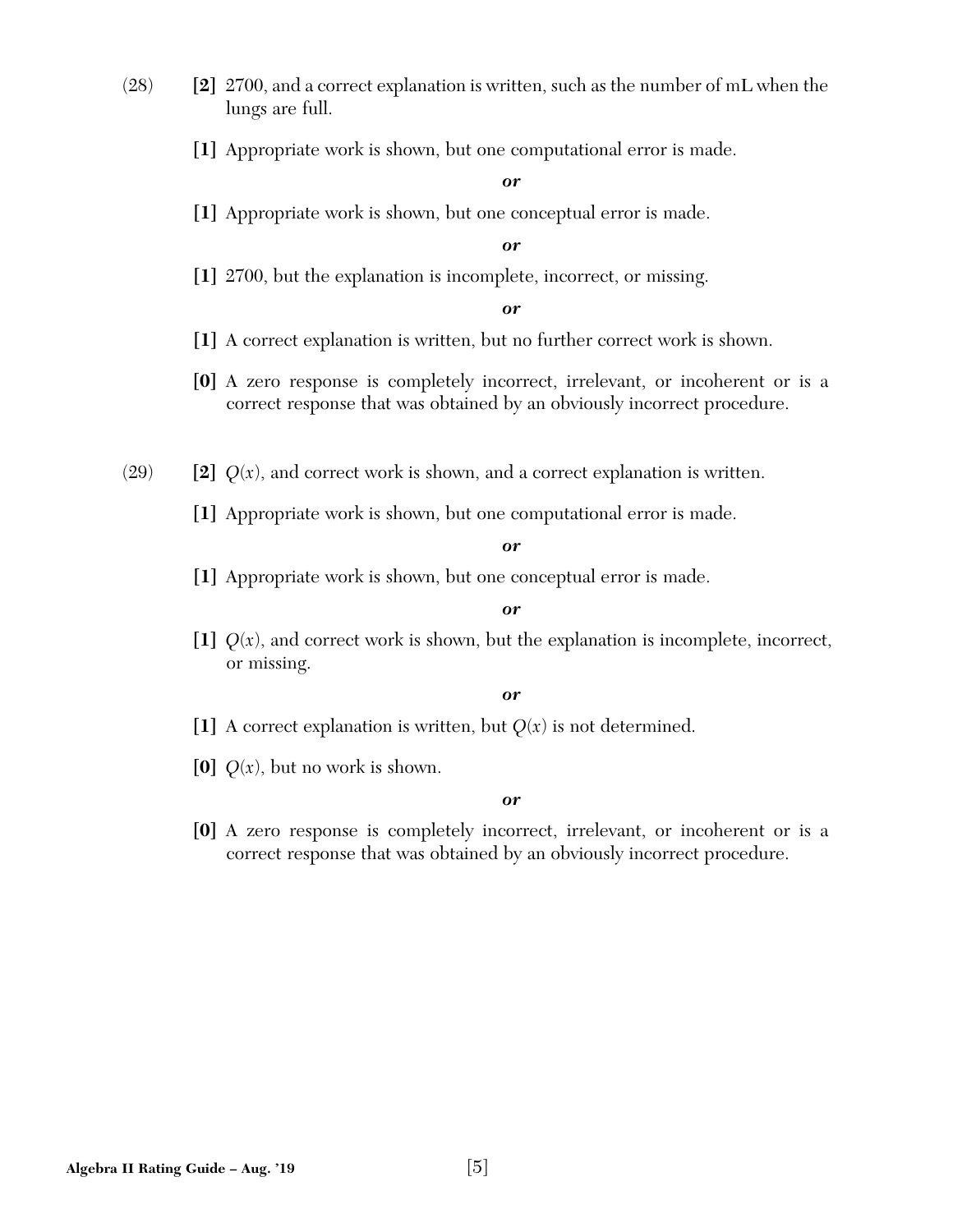- $(30)$  **[2]** 4.75 or  $-4.75$ , and correct work is shown.
	- **[1]** Appropriate work is shown, but one computational error is made.

**[1]** Appropriate work is shown, but one conceptual error is made.

*or*

- **[1]** 4.75 or -4.75, but no work is shown.
- **[0]** A zero response is completely incorrect, irrelevant, or incoherent or is a correct response that was obtained by an obviously incorrect procedure.
- (31) **[2]** A correct recursive formula is written, such as  $a_1 = 4$  and  $a_n = 3a_{n-1}$ .
	- **[1]** One computational or notation error is made.

#### *or*

- **[1]** One conceptual error is made.
- **[0]** A zero response is completely incorrect, irrelevant, or incoherent or is a correct response that was obtained by an obviously incorrect procedure.
- (32) **[2]** Correct sketches are drawn and 3.3.
	- **[1]** Appropriate work is shown, but one graphing error is made.

#### *or*

**[1]** Appropriate work is shown, but one conceptual error is made.

- **[1]** Correct graphs are sketched or 3.3.
- **[0]** A zero response is completely incorrect, irrelevant, or incoherent or is a correct response that was obtained by an obviously incorrect procedure.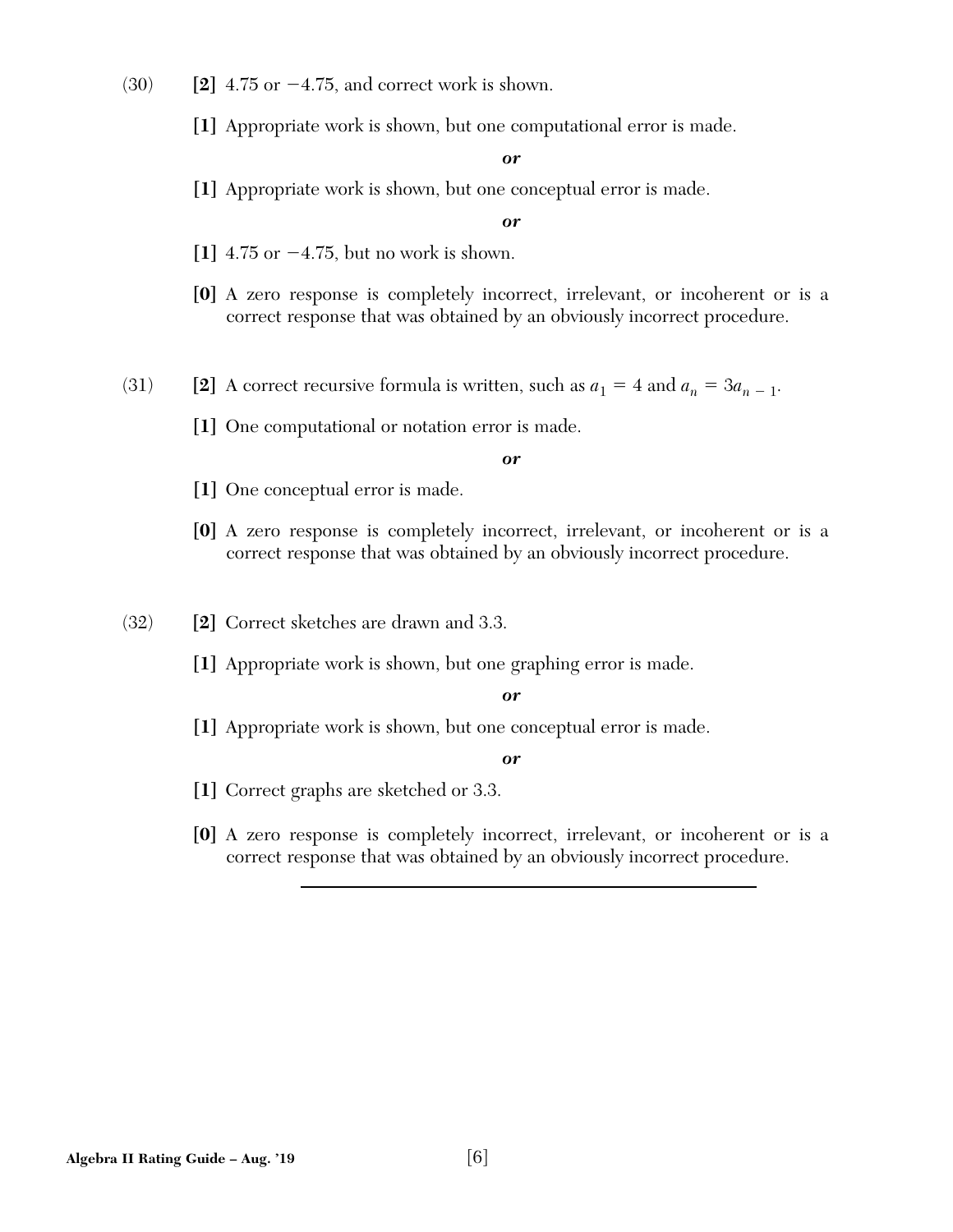# **Part III**

For each question, use the specific criteria to award a maximum of 4 credits. Unless otherwise specified, mathematically correct alternative solutions should be awarded appropriate credit.

- (33) **[4]**  $N(t) = 950e^{0.0475t}$ , a correct explanation is written, 1020 and correct work is shown.
	- **[3]** Appropriate work is shown, but one computational, notation, or rounding error is made.

*or*

- **[3]** Appropriate work is shown, but the explanation is incomplete, incorrect, or missing.
- **[2]** Appropriate work is shown, but two or more computational, notation, or rounding errors are made.

*or*

**[2]** Appropriate work is shown, but one conceptual error is made.

*or*

[2]  $N(t) = 950e^{0.0475t}$  and a correct explanation is written, but no further correct work is shown.

*or*

- [2] Appropriate work is shown to find 1020, but no further correct work is shown.
- **[1]** Appropriate work is shown, but one conceptual error and one computational, notation, or rounding error are made.

*or*

[1]  $N(t) = 950e^{0.0475t}$  or a correct explanation is written, but no further correct work is shown.

- **[1]** 1020, but no work is shown.
- **[0]** A zero response is completely incorrect, irrelevant, or incoherent or is a correct response that was obtained by an obviously incorrect procedure.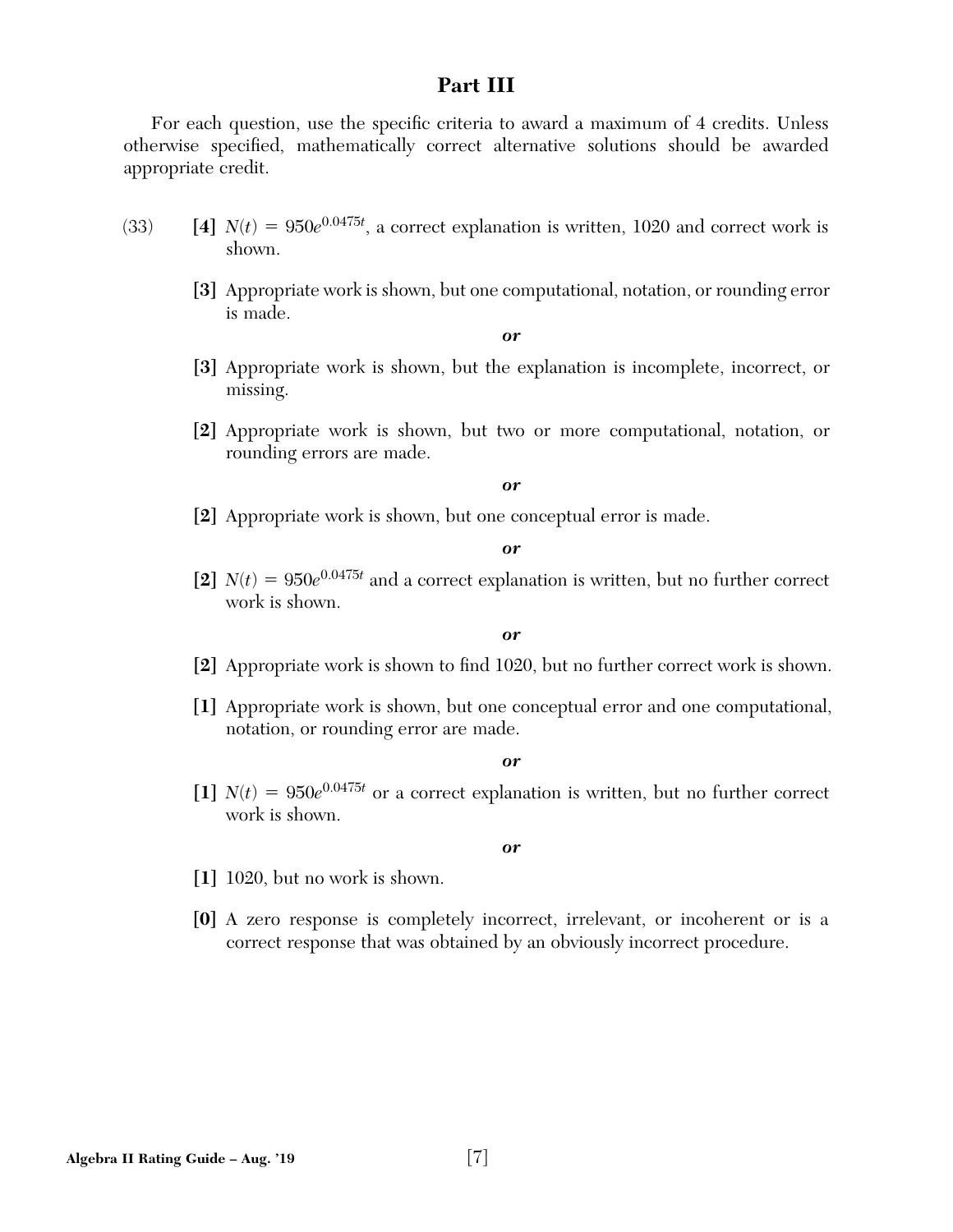- (34) **[4]** A correct equation, such as  $y = 2 \sin 4x$ , and a correct sketch is drawn.
	- **[3]** Appropriate work is shown, but one computational, graphing, notation, or labeling error is made.
	- **[2]** Appropriate work is shown, but two or more computational, graphing, notation, or labeling errors are made.

**[2]** Appropriate work is shown, but one conceptual error is made.

# *or*

- [2]  $y = 2 \sin 4x$  is written or a correct sketch is drawn.
- **[1]** Appropriate work is shown, but one conceptual error and one computational, graphing, notation, or labeling error are made.
- **[0]** A zero response is completely incorrect, irrelevant, or incoherent or is a correct response that was obtained by an obviously incorrect procedure.
- (35) **[4]** A correct interval is determined, such as (0.185, 0.417) or equivalent notation, No is indicated, and a correct explanation is written.
	- **[3]** Appropriate work is shown, but one computational error is made.
	- **[2]** Appropriate work is shown, but two or more computational errors are made.

#### *or*

**[2]** Appropriate work is shown, but one conceptual error is made.

#### *or*

- **[2]** Appropriate work is shown to find  $(0.185, 0.417)$ , but no further correct work is shown.
- **[1]** Appropriate work is shown, but one conceptual error and one computational error are made.

*or*

**[1]** A correct explanation is written, but no further correct work is shown.

- **[1]** 23% or equivalent is written, but no further correct work is shown.
- **[0]** A zero response is completely incorrect, irrelevant, or incoherent or is a correct response that was obtained by an obviously incorrect procedure.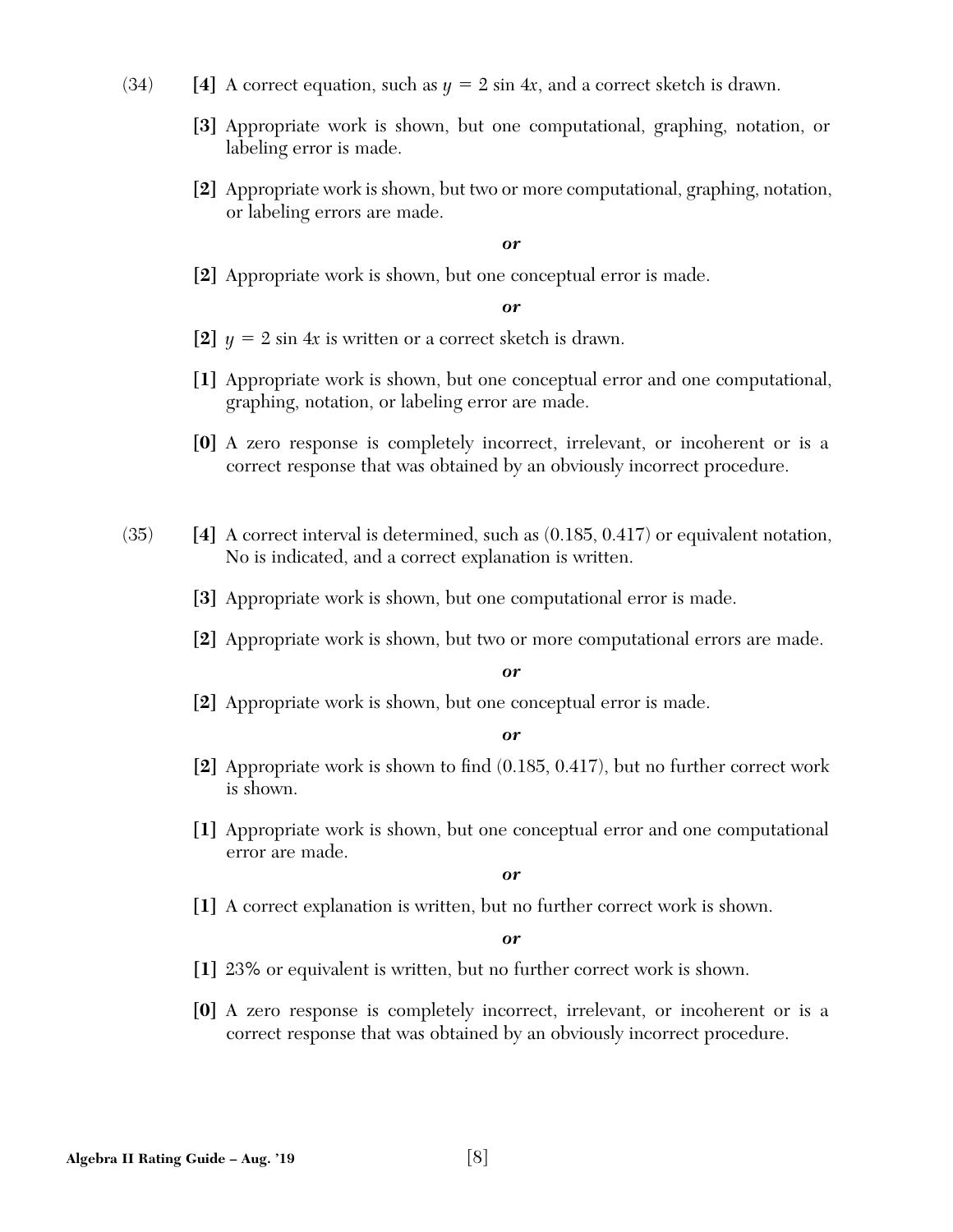- $(36)$  **[4]**  $3 \pm (2\sqrt{2})$  $\overline{a}$  $\overline{2}$ *)i* or 3  $\pm$  2*i* $\sqrt{2}$  $\overline{a}$ 2 and correct algebraic work is shown, and a correct explanation is written.
	- [3] Appropriate work is shown, but one computational or simplification error is made.

- **[3]** Appropriate work is shown, but the explanation is incomplete.
- **[2]** Appropriate work is shown, but two or more computational or factoring errors are made.

*or*

**[2]** Appropriate work is shown, but one conceptual error is made.

*or*

**[2]** Appropriate work is shown to find  $3 \pm (2\sqrt{2})$  $\overline{a}$  $\overline{2}/i$ , but no further correct work is shown.

*or*

- **[2]** A correct explanation is written, but no further correct work is shown.
- **[1]** Appropriate work is shown, but one conceptual error and one computational or factoring error are made.

- $[1]$  3  $\pm$   $(2\sqrt{ }$  $\overline{a}$  $\overline{2}/i$ , but no work is shown.
- **[0]** A zero response is completely incorrect, irrelevant, or incoherent or is a correct response that was obtained by an obviously incorrect procedure.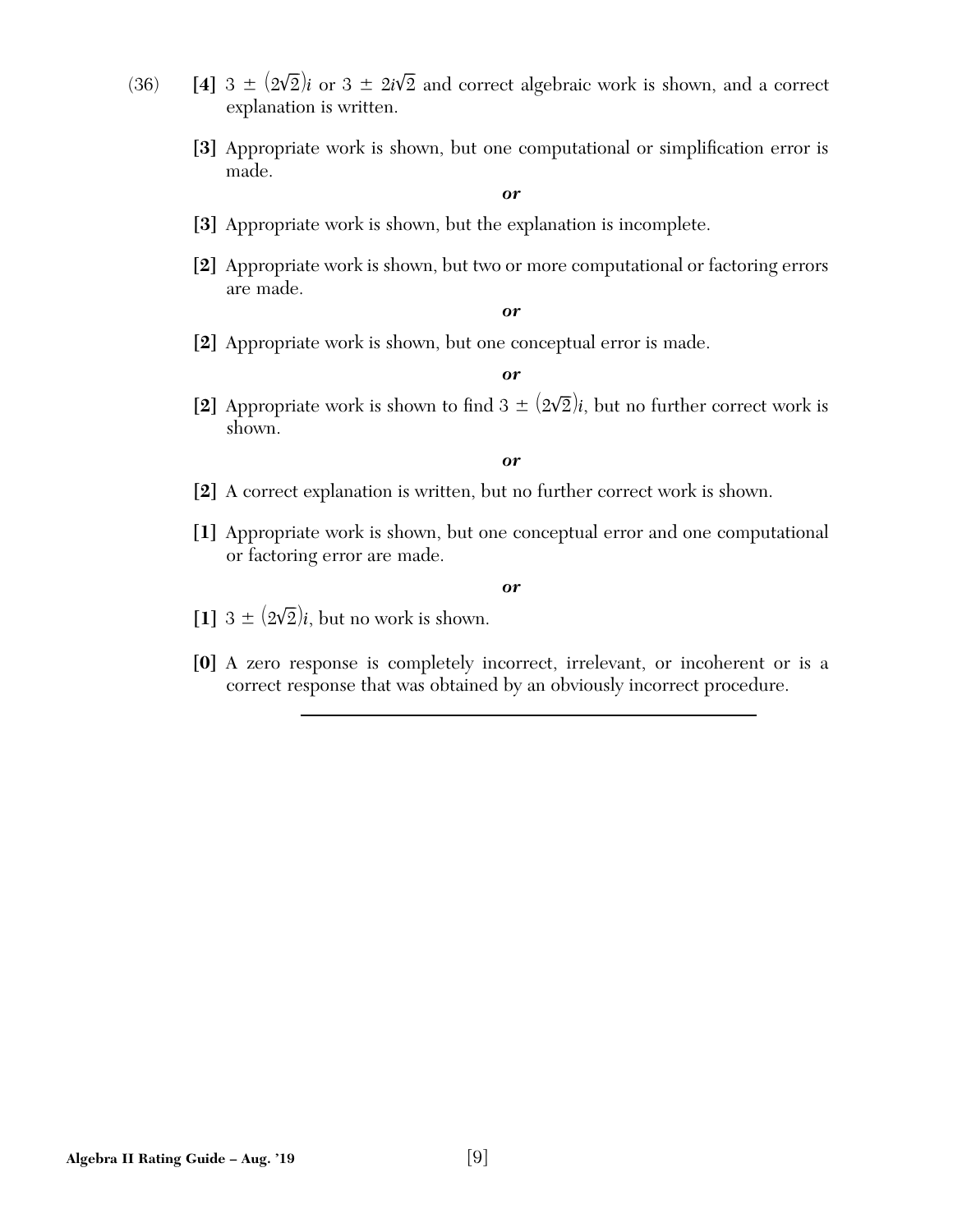# **Part IV**

For each question, use the specific criteria to award a maximum of 6 credits. Unless otherwise specified, mathematically correct alternative solutions should be awarded appropriate credit.

- (37) **[6]** Steady breeze and a correct justification is given, 115 and correct work is shown, and 55-64 is stated.
	- **[5]** Appropriate work is shown, but one computational, graphing, or rounding error is made.
	- **[4]** Appropriate work is shown, but two computational, graphing, or rounding errors are made.

## *or*

- **[4]** Appropriate work is shown, but one conceptual error is made.
- **[3]** Appropriate work is shown, but three or more computational, graphing, or rounding errors are made.

#### *or*

- **[3]** Appropriate work is shown, but one conceptual error and one computational, graphing or rounding error are made.
- **[2]** Appropriate work is shown, but two conceptual errors are made.

#### *or*

**[2]** Steady breeze and a correct justification is given, but no further correct work is shown.

#### *or*

**[2]** Appropriate work is shown to find 115, but no further correct work is shown.

# *or*

**[2]** 55−64 is stated, but no further correct work is shown.

#### *or*

**[2]** Steady breeze and 115, but no work is shown.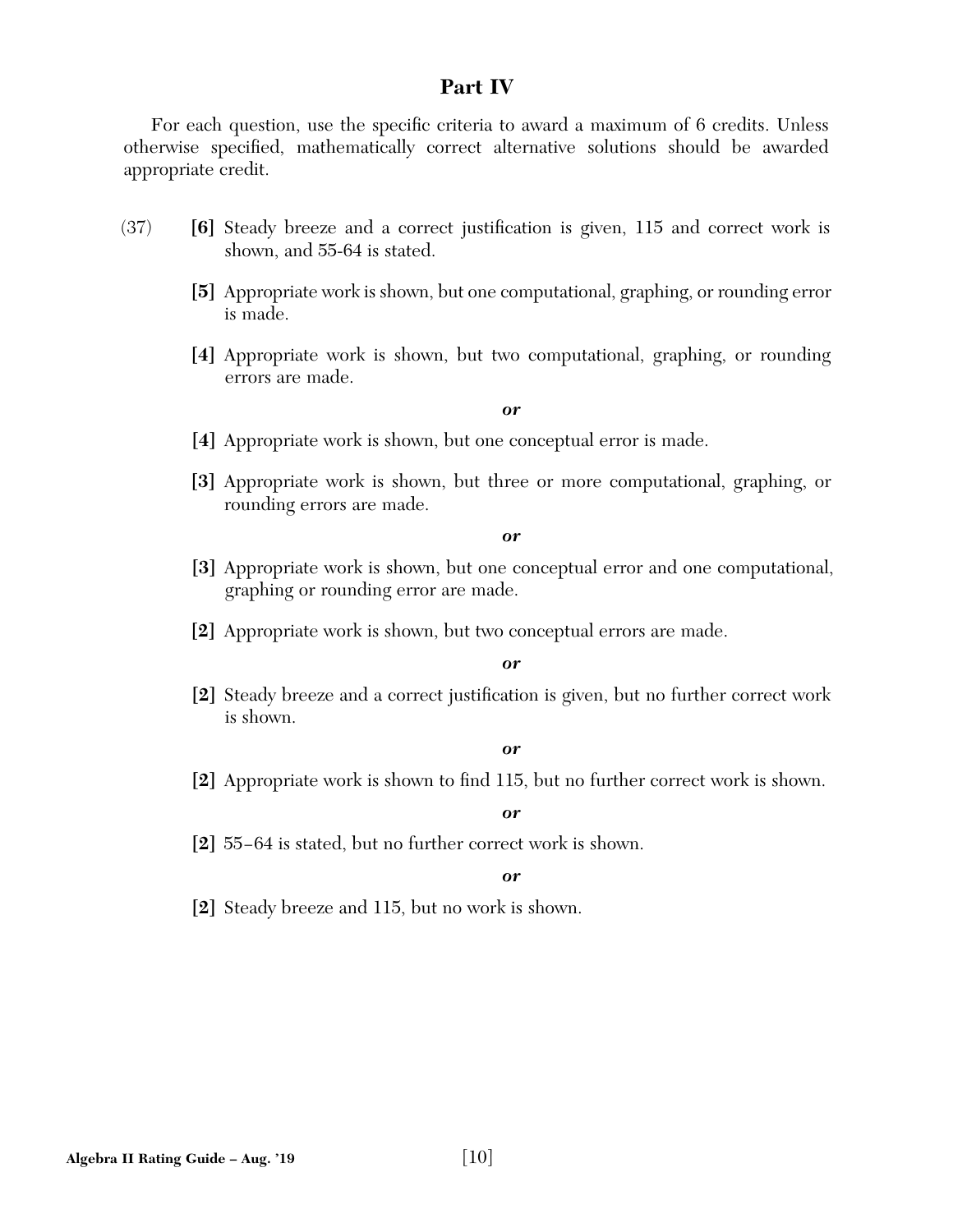**[1]** Appropriate work is shown, but two conceptual errors and one computational, graphing or rounding error are made.

## *or*

[1] Appropriate work is shown to find 6, but no further correct work is shown.

- **[1]** Steady breeze or 115, but no work is shown.
- **[0]** A zero response is completely incorrect, irrelevant, or incoherent or is a correct response that was obtained by an obviously incorrect procedure.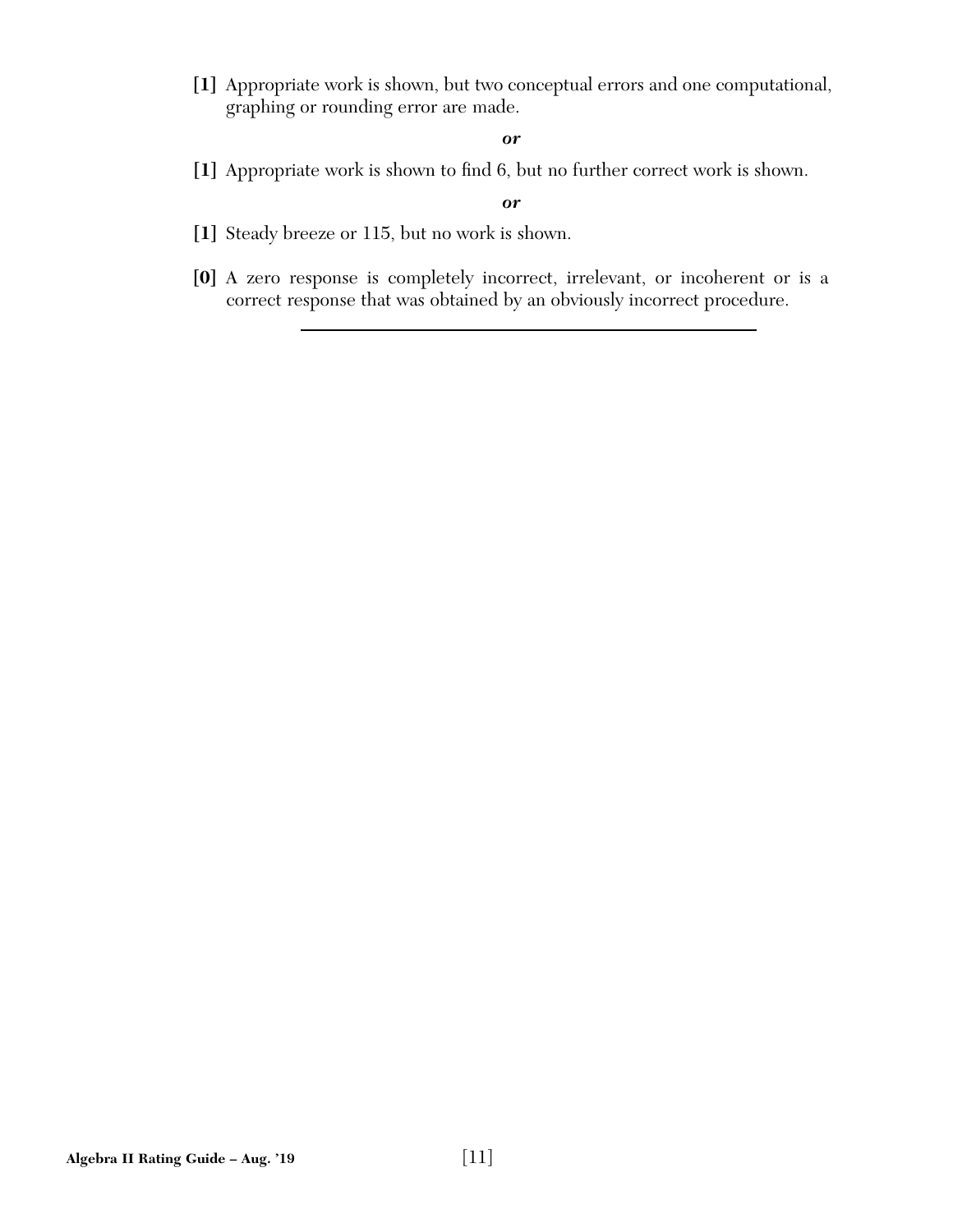# Map to the Learning Standards Algebra II August 2019

| <b>Question</b> | <b>Type</b>     | <b>Credits</b> | <b>Cluster</b> |  |
|-----------------|-----------------|----------------|----------------|--|
| $\mathbf{1}$    | Multiple Choice | $\overline{2}$ | A-SSE.A        |  |
| $\overline{2}$  | Multiple Choice | $\overline{2}$ | A-SSE.B        |  |
| 3               | Multiple Choice | $\overline{2}$ | $S$ -ID. $B$   |  |
| $\overline{4}$  | Multiple Choice | $\overline{2}$ | A-APR.C        |  |
| 5               | Multiple Choice | $\overline{2}$ | F-TF.A         |  |
| 6               | Multiple Choice | $\overline{2}$ | $S-IC.B$       |  |
| $\overline{7}$  | Multiple Choice | $\overline{2}$ | A-SSE.A        |  |
| 8               | Multiple Choice | $\overline{2}$ | F-IF.C         |  |
| 9               | Multiple Choice | $\overline{2}$ | F-BF.A         |  |
| 10              | Multiple Choice | $\overline{2}$ | A-APR.D        |  |
| 11              | Multiple Choice | $\overline{2}$ | F-BF.B         |  |
| 12              | Multiple Choice | $\overline{2}$ | $N-Q.A$        |  |
| 13              | Multiple Choice | $\overline{2}$ | S-CP.A         |  |
| 14              | Multiple Choice | $\overline{2}$ | N-RN.A         |  |
| 15              | Multiple Choice | $\overline{2}$ | A-REI.A        |  |
| 16              | Multiple Choice | $\overline{2}$ | A-REI.C        |  |
| 17              | Multiple Choice | $\overline{2}$ | A-CED.A        |  |
| 18              | Multiple Choice | $\overline{2}$ | F-LE.A         |  |
| 19              | Multiple Choice | $\overline{2}$ | S-ID.A         |  |
| 20              | Multiple Choice | $\overline{2}$ | A-REI.D        |  |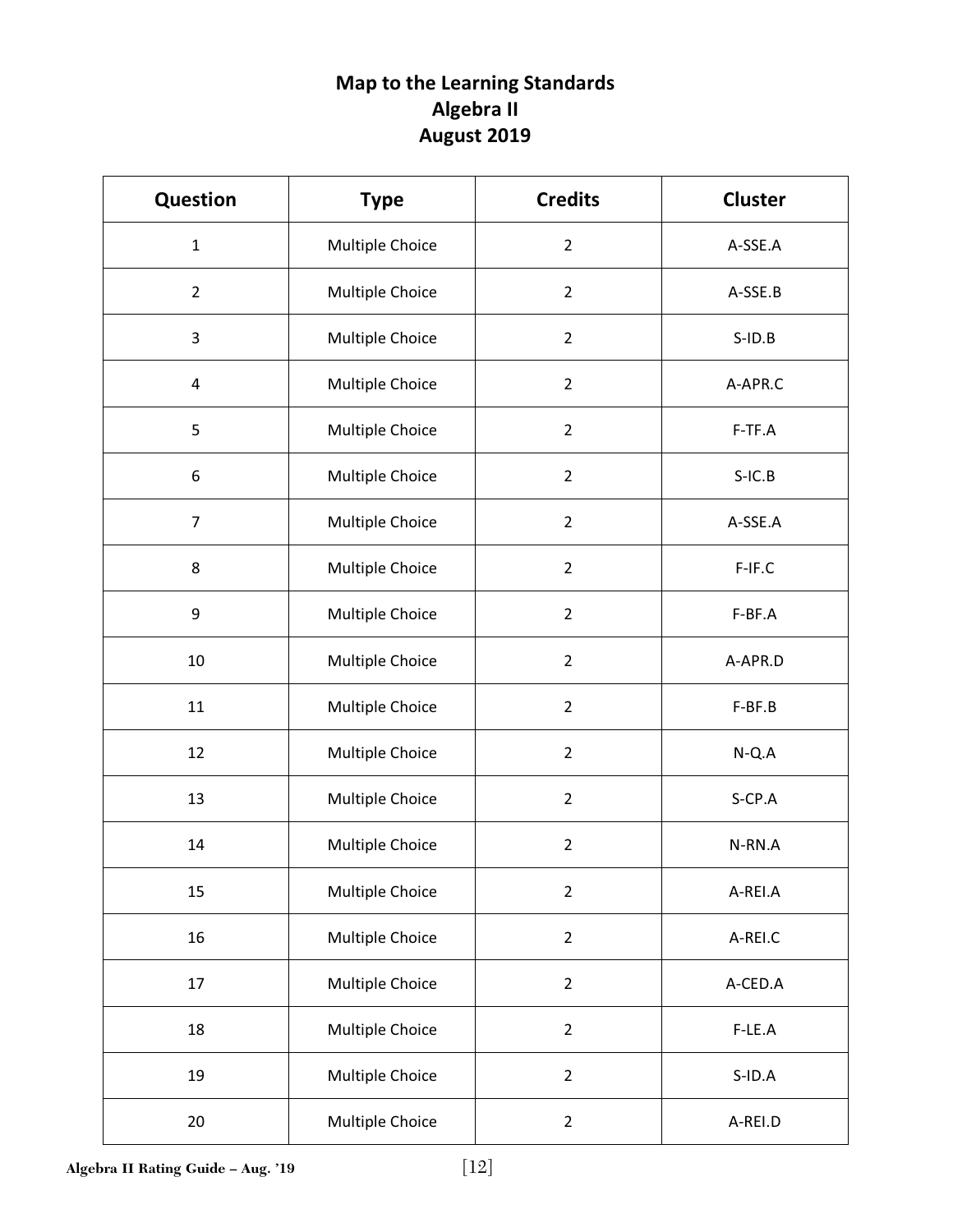| 21 | Multiple Choice         | $\overline{2}$          | A-APR.B   |  |
|----|-------------------------|-------------------------|-----------|--|
| 22 | Multiple Choice         | $\overline{2}$          | $F-IF.B$  |  |
| 23 | Multiple Choice         | $\overline{2}$          | F-BF.B    |  |
| 24 | Multiple Choice         | $\overline{2}$          | A-SSE.B   |  |
| 25 | Constructed<br>Response | $\overline{2}$          | $S$ -CP.B |  |
| 26 | Constructed<br>Response | $\overline{2}$          | N-RN.A    |  |
| 27 | Constructed<br>Response | $\overline{2}$          | N-CN.A    |  |
| 28 | Constructed<br>Response | $\overline{2}$          | $F-IF.B$  |  |
| 29 | Constructed<br>Response | $\overline{2}$          | A-APR.B   |  |
| 30 | Constructed<br>Response | $\overline{2}$          | $F-TF.B$  |  |
| 31 | Constructed<br>Response | $\overline{2}$          | $F-LE.A$  |  |
| 32 | Constructed<br>Response | $\overline{2}$          | A-REI.D   |  |
| 33 | Constructed<br>Response | 4                       | F-BF.A    |  |
| 34 | Constructed<br>Response | $\overline{\mathbf{4}}$ | F-IF.C    |  |
| 35 | Constructed<br>Response | 4                       | $S-IC.B$  |  |
| 36 | Constructed<br>Response | $\overline{\mathbf{4}}$ | A-REI.B   |  |
| 37 | Constructed<br>Response | 6                       | A-REI.A   |  |